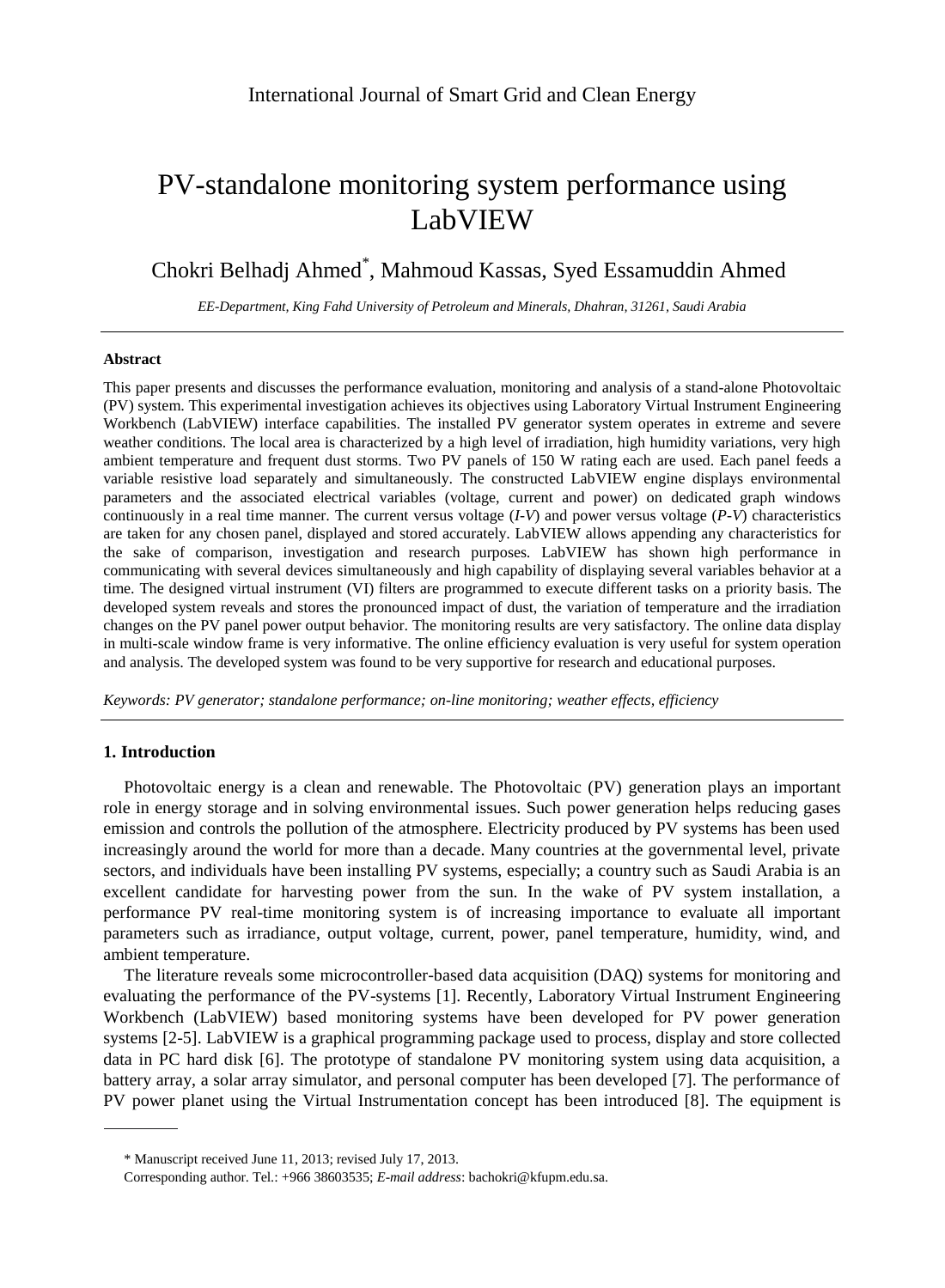capable of real time signal measuring giving information about the performance of the PV power plant, as well as of the energy quality generated by it. Performance results and analysis of large scale photovoltaic system of 80 kW have been presented [9]. Authors evaluate and analyze performance of the PV system showing the effect of environment conditions on the operation characteristics. Electrical performance estimation of PV module using designed measurement system has been studied [10]. The data measurements are obtained from visual studio Basic.Net (2005) and measurement studio, National Instrument, equipped with interface and operated by a general IBM-PC.

In this paper, a performance monitoring and experimental test system for measuring metrological parameters and electrical parameters for PV-standalone system is proposed. Automatic data acquisition, DAQ, technology made by National Instrument (NI) is used as hardware for monitoring the PV system performance. The software of the data acquisition system based on LabVIEW package is used to display, store, and process the collected data in the PC-hard disk. The objective of this research is to develop a platform for standalone PV monitoring system to collect the data and evaluate the performance.

#### **2. Experimental Set-Up**

The developed system is used to monitor and analyze a stand-alone photovoltaic system located at King Fahd University of Petroleum and Minerals (KFUPM) campus, Dhahran, Saudi Arabia. This system is formed by two solar panels, environmental parameters and irradiation sensors, isolation amplifier, resistive load banks, amplifier circuit and data acquisition instrument (DAQ). The entire system is monitored and controlled by LabVIEW environment.



Fig. 1. The constructed PV system experimental set up.

Fig. 1 shows the block diagram of the stand-alone PV system experimental set-up. Each panel has a maximum power of 150 W, open circuit voltage of 43.2 V, short circuit current of 4.49 A, maximum power voltage of 36V and maximum power current of 4.16 A. All of these characteristics are under clean standard test condition of 1000 W/m<sup>2</sup> at 25 °C. The panel has a length of 1580 mm, width of 808 mm and the actual irradiation exposed area of 1.5  $m^2$ . The panels are installed and exposed to whole day sun irradiation and inclined at a fixed angle of 23° from horizontal surface. Two VelociCalc Plus devices having model number 8386A are used to measure weather parameters. The first one is dedicated to measure the ambient temperature, relative humidity and wind speed in the vicinity of both panels. The second device is fully dedicated to measure the panel temperature. These data are processed in VelociCalc Plus devices and transferred to CPU through serial RS232 connections after converting RJ45 to RS232. The continuous irradiation measurement is conducted using the RESOL device having model number solar cell CS10 type E sensor. The short circuit current of the irradiation cell measurement is amplified and processed through amplifier circuit. Each panel voltage and current are measured through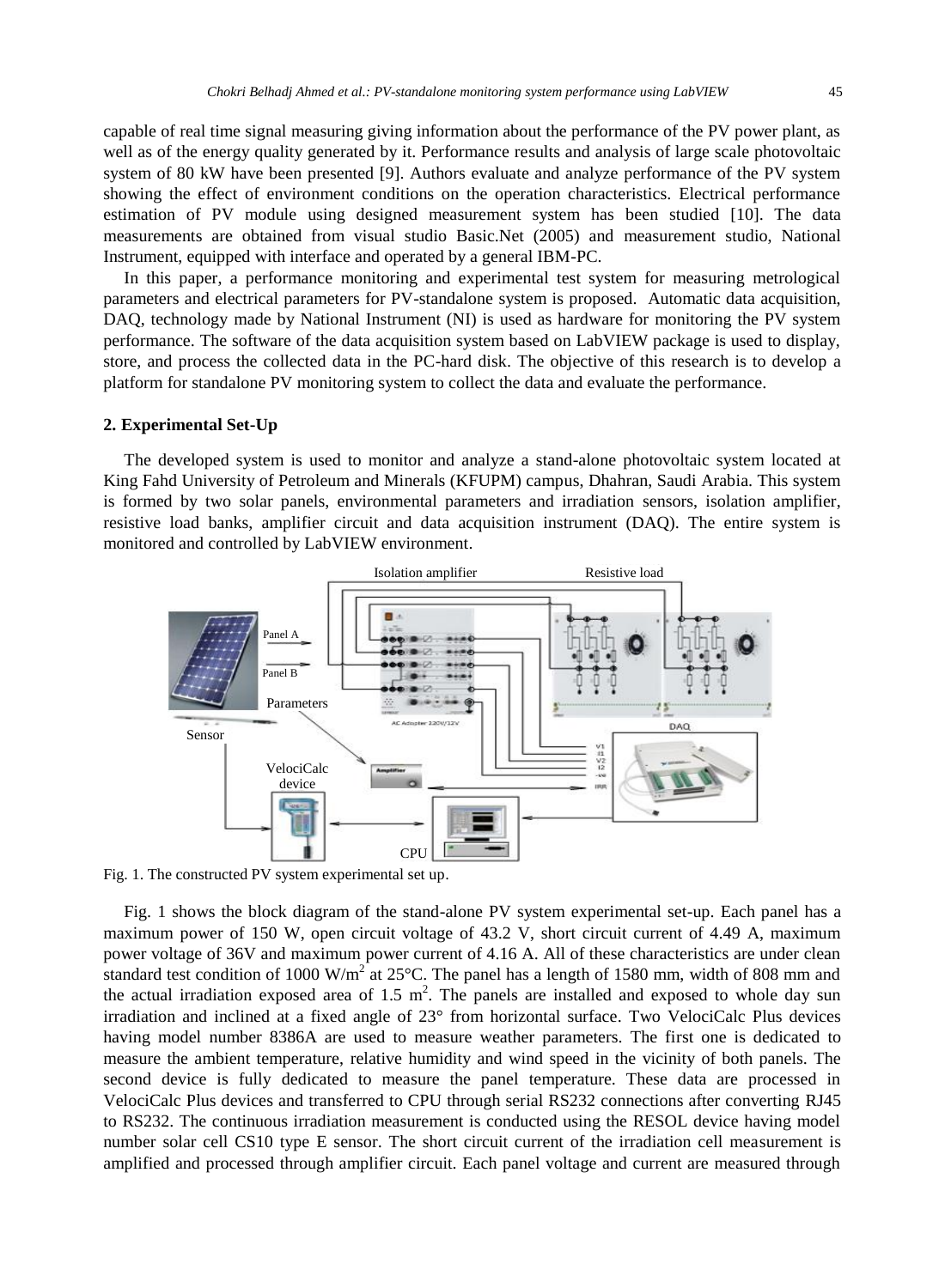LEYBOLD four channel highly linear, noise-immune isolating amplifiers model number [735 261]. The conditioned currents and voltages are channelled to LabVIEW environment through National instrument device DAQ NI USB-6251.

#### **3. LabVIEW Development**

LabVIEW software manages communication between CPU and the I/O modules. Measurement & automation explorer (MAX) software tool is used for the configuration of data acquisition hardware device and the software. This tool creates tasks, channels, scales, interfaces and virtual instruments. The serial instrument or device includes software utilities and hardware drivers for communication, and also includes the documentation on the stop bits, parity bits, baud rates, and packet size that the instrument used.

In LabVIEW programming, computer processors can execute the code when the graphical icons are joined and wired together, and then directly compiled to machine code. A block diagram functions in the data flow path that actually dictates when and in what order the program will execute. All inputs data must be available at a node for execution, and then it carries out data to its output and supplies to the next node in the path. We also used Express VIs that simplifies common programming tasks and algorithm creation. DAQ Assistant Express VI is used on the block diagram and configures it to execute the function. The DAQ Assistance Express VI prompts you to select the channels you want to send and receive data to I/O module (DAQ), and configure parameters like terminal configuration, scales, sample rate, triggering, and synchronization. After completing the configuration, the LabVIEW development environment writes the necessary code (represented by the Express VI) for you which is actually the task of reading real outer signals into inner files for analysis.

In the front panel we configure and customize the control parameters to communicate with serial port and in the block diagram window we connect the blocks for serial connection. To perform the serial communication task, VISA resource is opened and configures COM port. VI will then first write command V for data, read data and then close the VISA session that opened to port for every specified reading cycle. A specific command is written and sends to the device then the response is read back. VI will then wait if the reading is performed until the specified number of bytes is received at the port. Fig. 2 (a) shows the developed graphical programming block diagram and Fig. 2 (b) shows the corresponding front panel control area.



Fig. 2. Serial communication in LabVIEW: (a) block diagram and (b) front panel.

Data received from the device are in string format which needs to be processed for display and storage. The module is developed as shown in Fig. 3. It is designed to segregate, concatenate and then arrange the entire data in an array form. The resultant values are then joined to make an array and a table for continuous reading and monitoring. The data is then saved to a excel file. Graphs and charts are used to display plots of data in a graphical form. The outcome of this developed module leads to the segregated environmental parameters namely; wind speed, humidity, ambient temperature and panel temperature.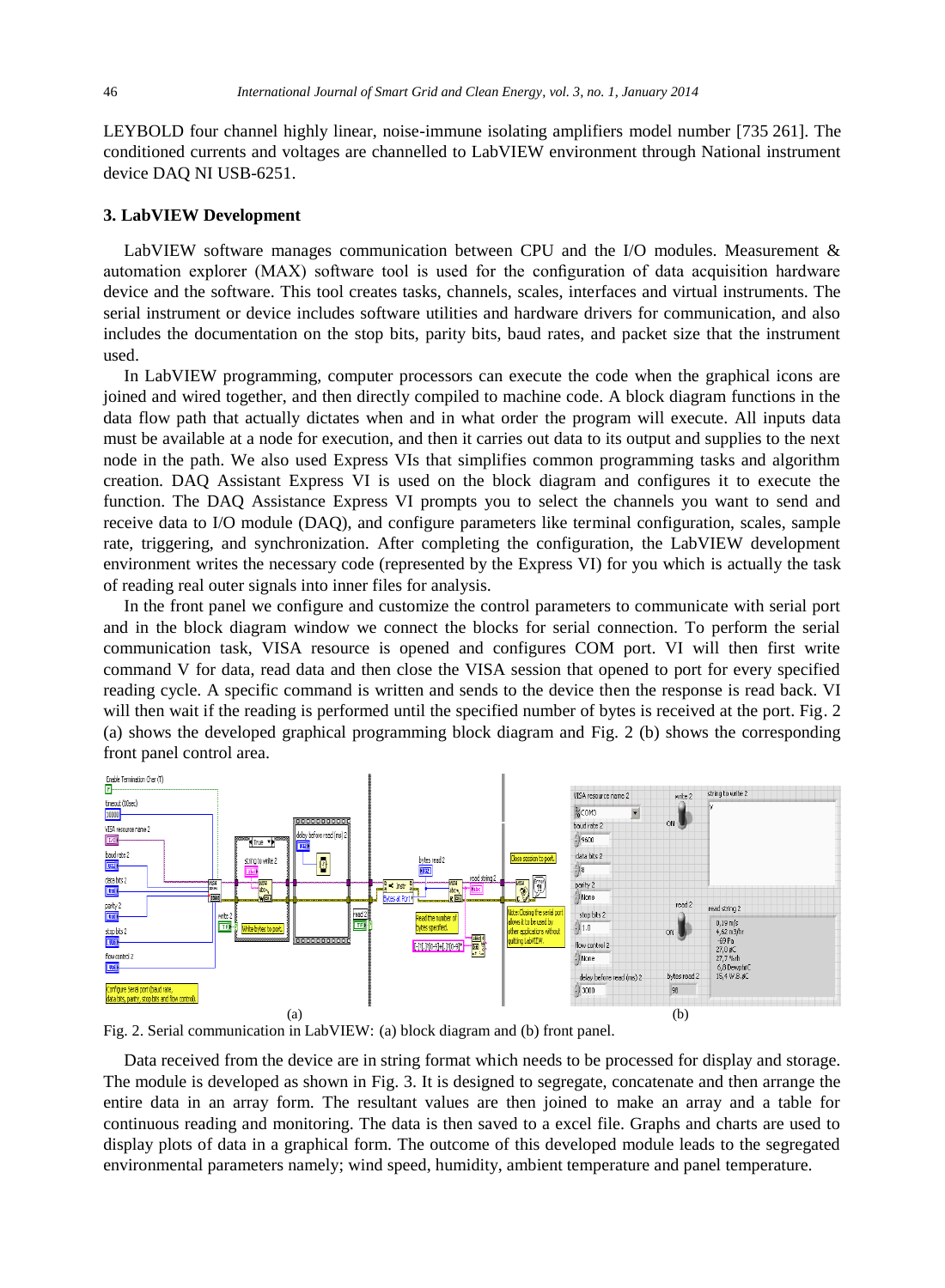

Fig. 4. Developed program for: (a) DAQ assistant data processing (b) averaging of all parameters

Fig. 4 (a) shows LabVIEW data processing path coming from the data acquisition system through the Express DAQ Assistant. The VI allows to setup different channels for parameters with scaling factor and corresponding calibration of each channel. The instantaneous values of all variables like voltages, currents and irradiation could then be processed, analyzed, used for online control, online display and storage. Fig. 4 (b) shows the developed module for taking a mean value of a certain specified time interval for any desired variable.

The voltage and current points are taken and captured along the *I-V* curve starting from open circuit load to short circuit load. The subsequent *P-V* curve points are captured simultaneously while the load resistance is being varied. The corresponding block diagram is shown in Fig. 5. This module is based on the corresponding front panel manual control button for data collection. I and V data are measured and P is calculated. The data points are collected in an array and then converted to dynamic format in order to build the corresponding *X* and *Y* axis. The *I-V* and *P-V* curves are displayed on the front panel directly. The subsequent stage is the module to super-impose the next *I-V* and *P-V* curve. Finally the corresponding *I-V* and *P-V* data are stored in a measurement file

The front panel of the developed virtual instrument depicts graphics and numerical data of all parameters and variables. The data are stored in the measurement file and in Excel format. All stored information is based on instantaneous and mean values. When the block diagram has a branch or node, then the code is executed in parallel automatically and managed by LabVIEW filters. Thus parallel nature makes multitasking and multithreading simple to implement.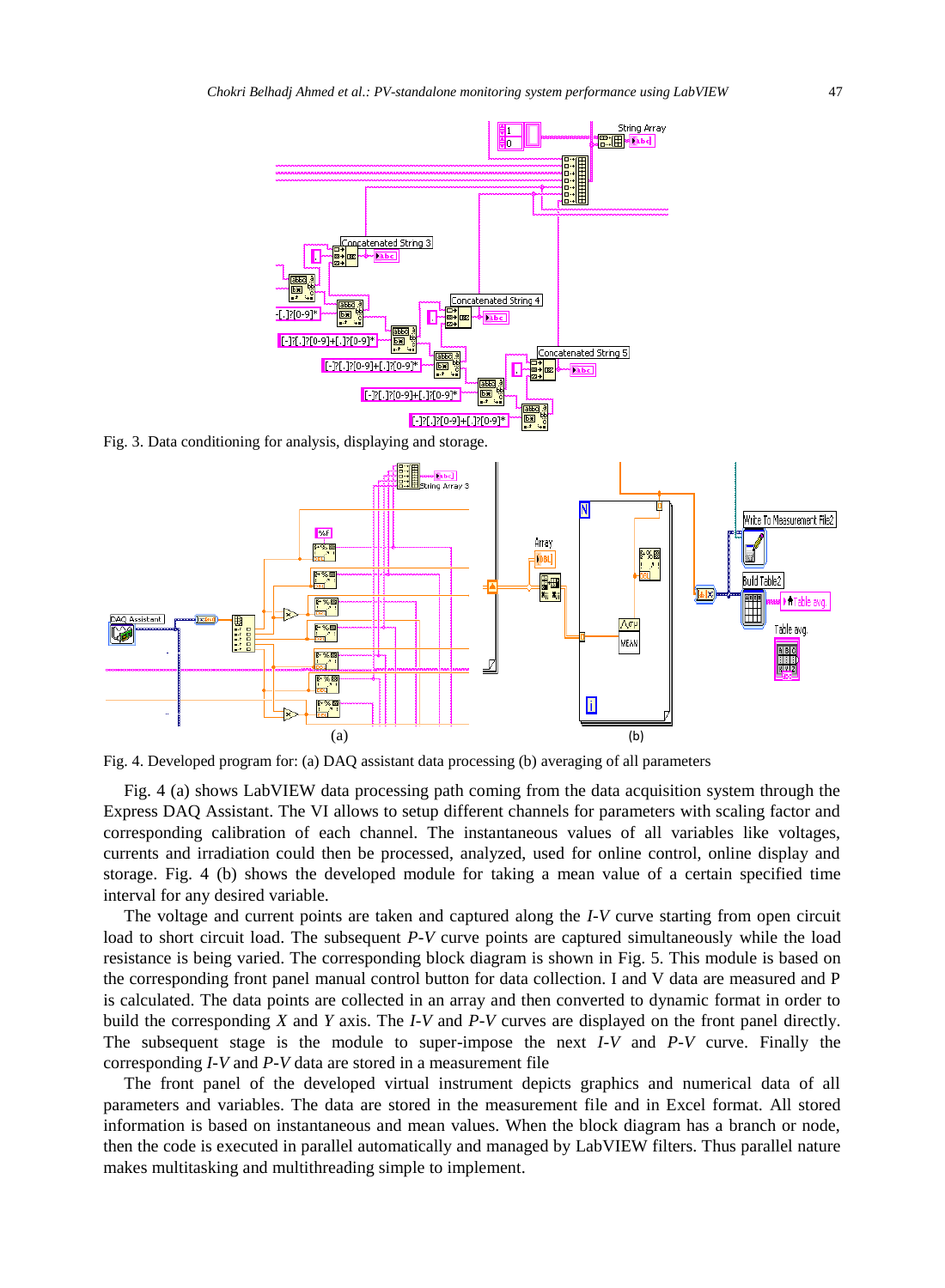

Fig. 5. Developed module for *I-V* and *P-V* curves .



Fig. 6. Online behaviour for: (a) 2-days ambient & cell temp. (b) 1- day wind speed, relative humidity & temp.

# **4. Results & Discussion**

Fig. 6 (a) and (b) show the weather parameters with the desired averaging interval of 5 minutes for each point. The super imposed graphs display both ambient and panel temperatures which have shown a sharp and nonlinear increase of the panel temperature over the ambient temperature for two days measurement. Fig. 6 (a) shows a maximum panel temperature of 50.90 °C for the first day while 53.56 °C for the second day in comparison to ambient temperatures which are  $42.49$ °C and  $42.72$ °C, respectively. It is believed the compounded rise of panel temperature is due to several reasons such as ambient temperature rise and irradiation increase which drives more circulating panel currents that cause the internal heat. The display of humidity, wind speed, ambient temperature and panel temperature in the same graph will help to analyze the impact of each factor on the energy output of the panel as shown in Fig. 6 (b).

Panel A is dusty and panel B is clean, but both panels A & B are exposed to the same environmental conditions such as humidity, wind speed, irradiation and load resistance. Fig. 7 (b) clearly shows higher level of power output and larger flat curve (plateau). The plateau starts at 9am until 12:20 PM for a level of 95.2 W to 95.6 W while corresponding curve zone of the dusty panel A starts at 9:30am until 12am for a level of 84.2 W to 83.9 W. The harvest energy from the clean panel is clearly much higher than the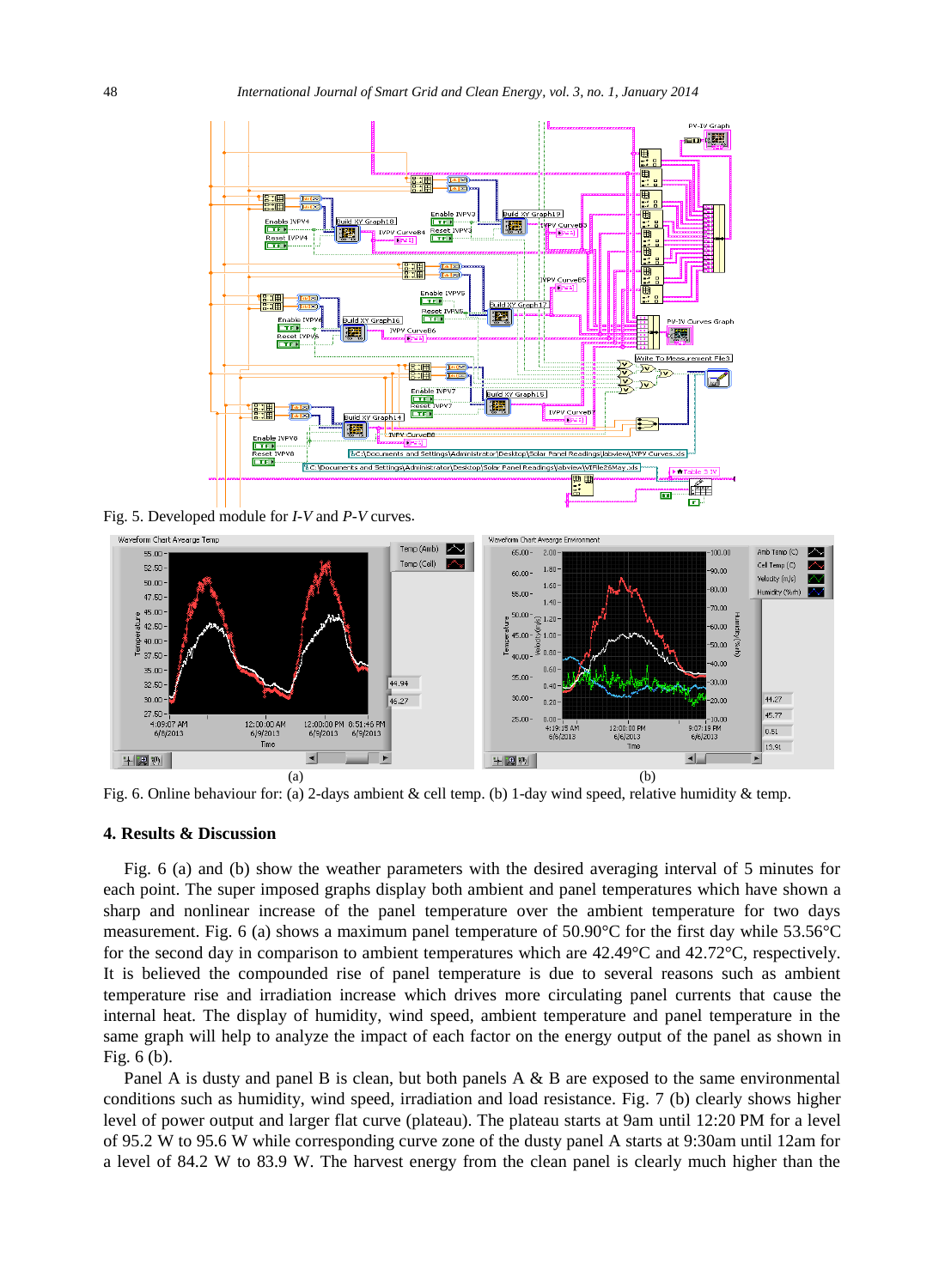energy harvested from the dusty panel. The maximum power difference is 12.25% at low dust exposition level.



Fig. 7. Displayed graph for: (a) Online dusty panel A (b) Online clean panel B.



Fig. 8. Dusty & clean panel online power for two days. Fig. 9. Dusty & clean panel *I-V* & *P-V* Curves.

Fig. 8 shows the online monitoring of both panels output power for two consecutive days. The displayed results show the consistency of the clean panel (red colour) behaviour in harvesting more energy than the dusty panel (white colour). The importance of keeping the panel clean to harvest more power is emphasized by this module. Several factors such as the dust level, the ambient and the panel temperatures, the day time irradiation level and the surrounding hot or cold air affect the maximum output power of the panel for the fixed resistive load. The evaluation of maximum power point is very important and to be determined by I-V and P-V curves. The relevant module is designed to obtain *I-V* and its corresponding *P-V* curve at any desire time while the online monitoring modules are ON and the online data is being in streaming position and recorded. Fig. 9 shows three *I-V* curves (green colour) for the clean panel and their corresponding *P-V* curves (yellow colour) and three *I-V* curves (blue colour) for the dusty panel and their corresponding *P-V* curves (red colour) are super imposed in one graph for analysis, performance evaluation and determination of maximum power points. The results are summarized in Table 1.

Table. 1. Results of *I-V* & *P-V* curves

| Panel | Time       | Ambient<br>temp. $(C)$ | Panel<br>temp. $(C)$ | Irradiation<br>level(W/m <sup>2</sup> ) | Max.<br>Power(W) | Voc<br>(V) | Isc<br>(A) |
|-------|------------|------------------------|----------------------|-----------------------------------------|------------------|------------|------------|
| Clean | 10:45AM    | 42.5                   | 49.8                 | 890                                     | 111.96           | 38.14      | 4.75       |
| Clean | 01:15PM    | 43.3                   | 46.5                 | 560                                     | 84.16            | 37.73      | 3.35       |
| Clean | $2:30$ PM  | 42.5                   | 45.7                 | 270                                     | 53.01            | 37.57      | 2.01       |
| Dusty | 11:20AM    | 46.6                   | 54.7                 | 940                                     | 88.35            | 36.85      | 3.56       |
| Dusty | 01:30 PM   | 46.4                   | 51.2                 | 490                                     | 75.17            | 37.19      | 2.98       |
| Dusty | $02:30$ PM | 44.3                   | 48.4                 | 270                                     | 48.3             | 37.15      | 1.83       |